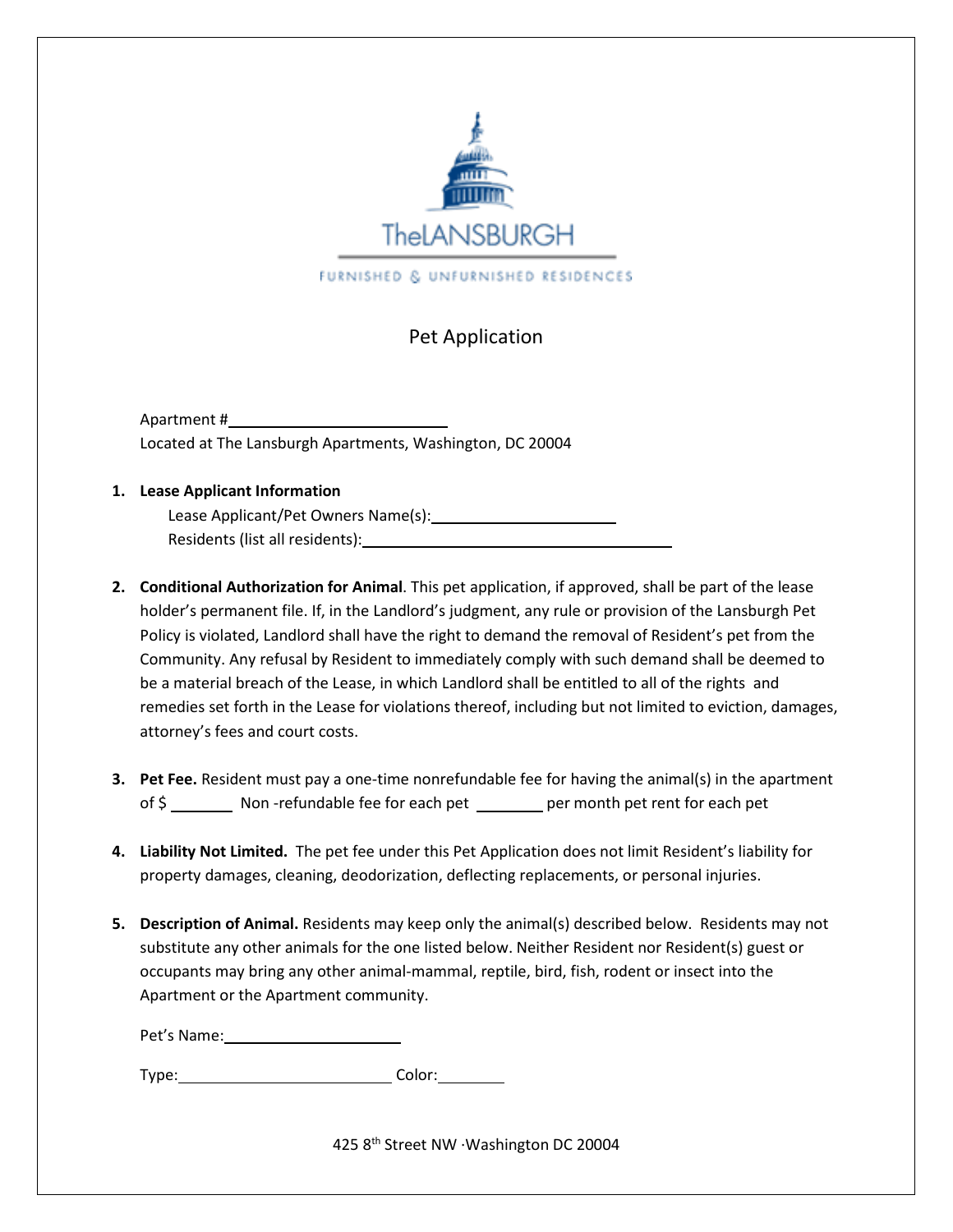|                                                     | Type: Color: Color: Color: COLORECTYPE: |                                                                                                                                                                                                                                |
|-----------------------------------------------------|-----------------------------------------|--------------------------------------------------------------------------------------------------------------------------------------------------------------------------------------------------------------------------------|
|                                                     |                                         |                                                                                                                                                                                                                                |
|                                                     |                                         |                                                                                                                                                                                                                                |
|                                                     |                                         |                                                                                                                                                                                                                                |
|                                                     |                                         |                                                                                                                                                                                                                                |
|                                                     |                                         |                                                                                                                                                                                                                                |
|                                                     |                                         | Emergency Contact Information: If an emergency involving an accident or injury to Residents pet,                                                                                                                               |
| Residents' expense:                                 |                                         | Landlord has the right but not the duty to take animal to the following veterinarian for treatment, at                                                                                                                         |
|                                                     |                                         |                                                                                                                                                                                                                                |
|                                                     |                                         |                                                                                                                                                                                                                                |
|                                                     |                                         |                                                                                                                                                                                                                                |
|                                                     |                                         |                                                                                                                                                                                                                                |
|                                                     |                                         |                                                                                                                                                                                                                                |
|                                                     |                                         |                                                                                                                                                                                                                                |
|                                                     |                                         | Phone: Note: 2008 and 2008 and 2008 and 2008 and 2008 and 2008 and 2008 and 2008 and 2008 and 2008 and 2008 and 2008 and 2008 and 2008 and 2008 and 2008 and 2008 and 2008 and 2008 and 2008 and 2008 and 2008 and 2008 and 20 |
|                                                     |                                         | By signing below, the lease applicant agrees that all information above is accurate to the best of the                                                                                                                         |
|                                                     |                                         | lease applicant's knowledge. The applicant further agrees that they have received, read, understand and                                                                                                                        |
| will comply with the attached Lansburgh Pet Policy. |                                         |                                                                                                                                                                                                                                |

**Date:**

**Manager's Approval:**\_\_\_\_\_\_\_\_\_\_\_\_\_\_\_\_\_\_\_\_\_\_\_\_\_\_\_\_\_\_\_\_\_\_\_\_\_\_\_

425 8th Street NW ∙Washington DC 20004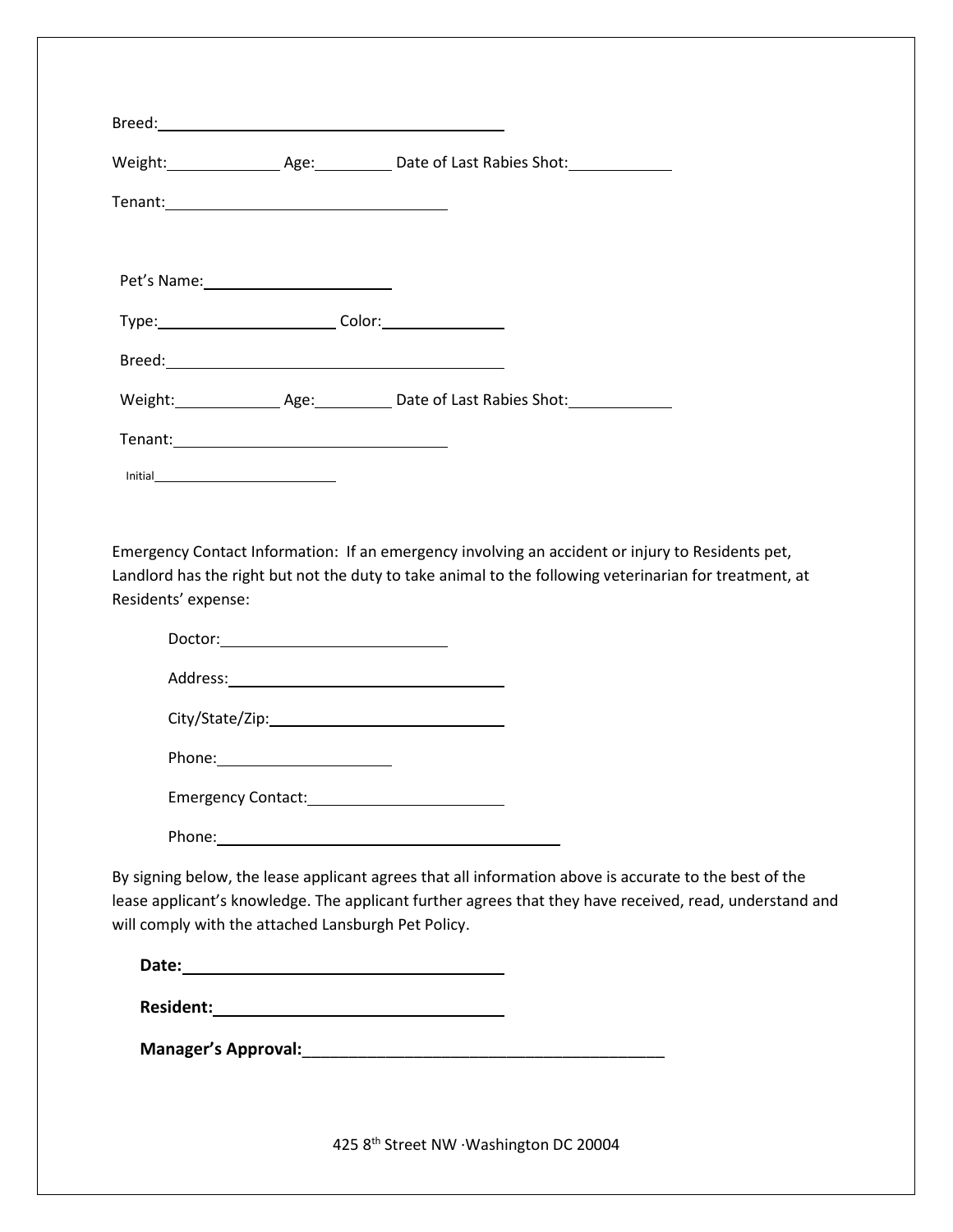## **Lansburgh Pet Policy**

**1. Pet Restrictions:** Pets will not be allowed in gym or pool area. Resident warrants that the pet is domesticated dog, cat, bird (must be kept in cage) or fish (must be kept in bowl or aquarium not to exceed 55 gallons, is not vicious and has not bitten, attacked, harmed, or menaced anyone in the past. No offspring are allowed.

Residents affirms that the dog(s) is(are):

(1) not 1 of the following breeds: Pit Bulls & Staffordshire Terriers, American Bulldogs, Doberman Pinschers, Rottweilers, German Shepherds, Chows, Great Danes, Presa Canarios, Akitas, Alaskan Malamutes, Siberian Huskies, and/or Wolf-hybrids

(2) does not/will not exceed 40lbs at full grown weight

If requested by the Landlord, Resident shall furnish Landlord with written verification from a veterinarian regarding any dogs' breed, weight, and height within 72 hours. Resident shall comply with all state and local ordinances, and laws regarding the licensing and vaccination of pet.

## **2. Pet Rules**

Resident is responsible for any pets' actions at all times. Residents agree to the following rules.

- a. The animal is not to disturb the neighbors or other residents, regardless of weather the animal is inside or outside of the apartment.
- b. Inside the apartment the animal must only urinate or defecate only in the litter box with kitty-type mix
- c. There are no designated areas in the apartment community or on the grounds for animal defecation and urination. Resident is prohibited from letting animal defecate urinate anywhere on the property. If the pet defecates anywhere on the property (including a patio or Balcony for Residents exclusive use), Resident will be responsible for immediate removing the waste and repairing any damage.
- d. Resident shall not tie pet to any fixes object anywhere outside the apartment. Pet shall not be left on a balcony or terrace unattended at any time. Pet shall not be left in the apartment unattended for unreasonably long periods of time
- e. Resident must maintain control of a pet via a leash or carrier in the hallways to and from apartment and in the elevators and all indoor common areas.
- f. Pet is not allowed on common area furniture
- g. in the apartment community
- h. Landlord has the right to make reasonable changes to the rules at any time
- **3. Violation of the rules.** If the Resident, Residents' guest or any occupant violates any rule or provision of the Animal Addendum (based upon landlords judgment) and Landlord gives you written notice, Resident must remove the animal immediately and permanently from the

425 8th Street NW ∙Washington DC 20004